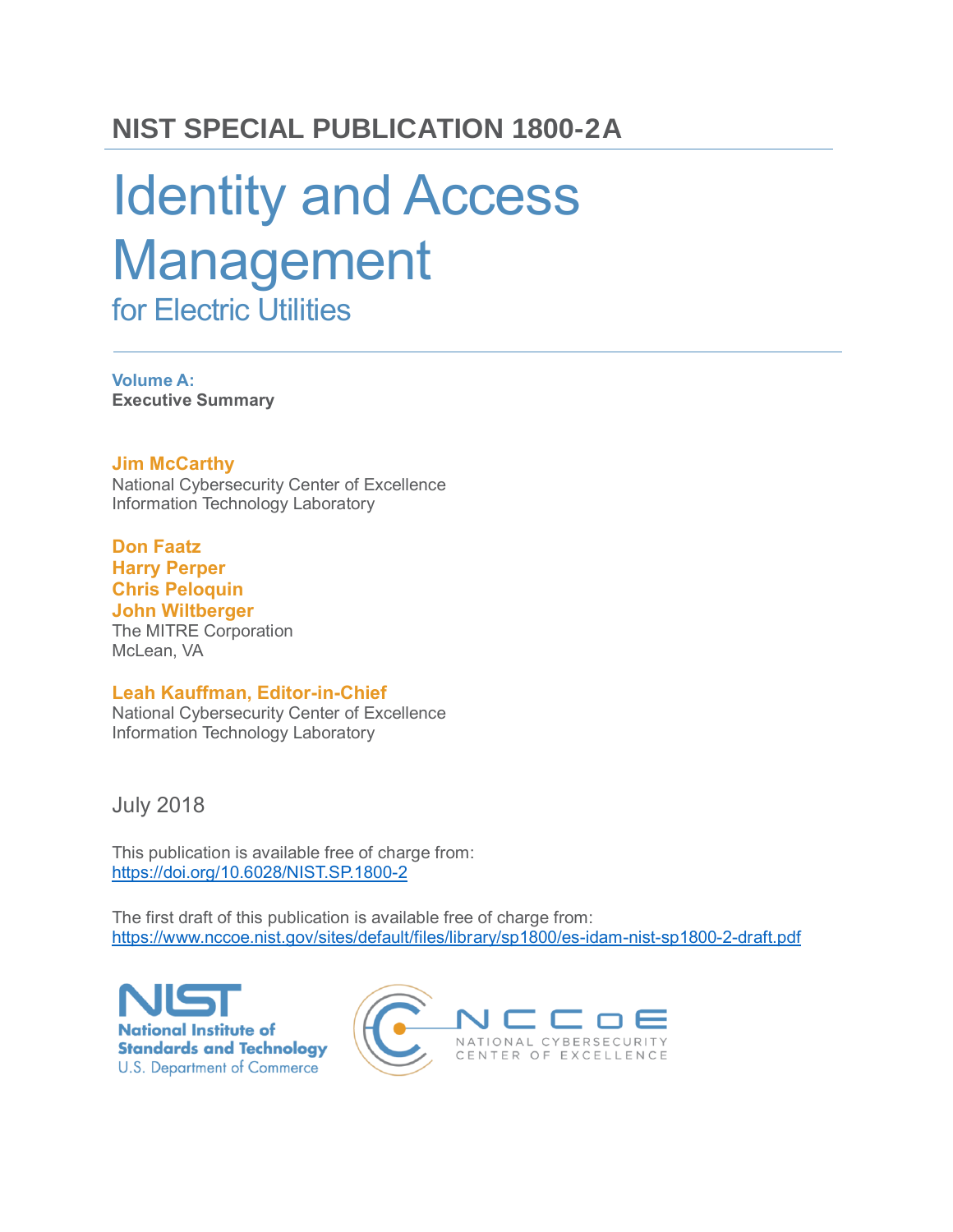## Executive Summary

- The National Cybersecurity Center of Excellence (NCCoE) developed an example solution that electric utilities can use to more securely and efficiently manage access to the networked devices and facilities on which power generation, transmission, and distribution depend.
- **•** The security characteristics in this access management platform are informed by guidance and best practices from standards organizations, including the North American Electric Reliability Corporation's (NERC's) Critical Infrastructure Protection (CIP) Version 5 standards.
- **EXTED 11** This National Institute of Standards and Technology (NIST) Cybersecurity Practice Guide uses commercially available products that can be included alongside your current products in your existing infrastructure. The integration of these products provides a converged view of all users within the electric utility's operational technology (OT) systems and information technology (IT) systems, as well as access to buildings and other facilities.
- **•** The example solution is packaged as a "How-To" guide that demonstrates the implementation of standards-based cybersecurity technologies in the real world. The guide can help organizations to gain efficiencies in access management, while saving them research and proof-of-concept costs.

#### **CHALLENGE**

As the electric power industry upgrades infrastructure to adopt emerging technologies, utilities are also increasing OT and IT convergence. This allows more technologies, devices, and systems to connect to the grid to improve efficiency, provide access to data often held in silos, and enhance productivity.

This convergence challenges OT and IT departments to efficiently and effectively manage identities and access. Many utilities run identity and access management (IdAM) systems that are fragmented and controlled by numerous departments. Several negative outcomes can result: a lack of overall traceability and accountability regarding who has access to both critical and noncritical assets, an increased risk of attack and service disruption, and an inability to identify potential sources of a problem or attack.

To better protect power generation, transmission, and distribution, electric utilities need to be able to control and secure access to their resources, including OT systems, buildings, equipment, and IT systems. IdAM systems for these assets often exist in silos, and employees who manage these systems lack methods to effectively coordinate access to devices and facilities across these silos. This inefficient process can result in security risks for electric utilities, according to our electric sector stakeholders.

In collaboration with experts from the energy sector (mainly electric power companies) and those who provide equipment and services to them, we developed a scenario to describe a security challenge based on normal day-to-day business operations. The scenario centers on a utility technician with access to several substations and to remote terminal units that are connected to the utility's network in those substations. If the technician moves out of the region and resigns, a consolidated IdAM system can quickly and consistently remove the technician's access to all facilities and systems. This provides the timely management of access and reduces the potential for errors. Electric utilities need this ability to provide the right person with the right degree of access to the right resources at the right time.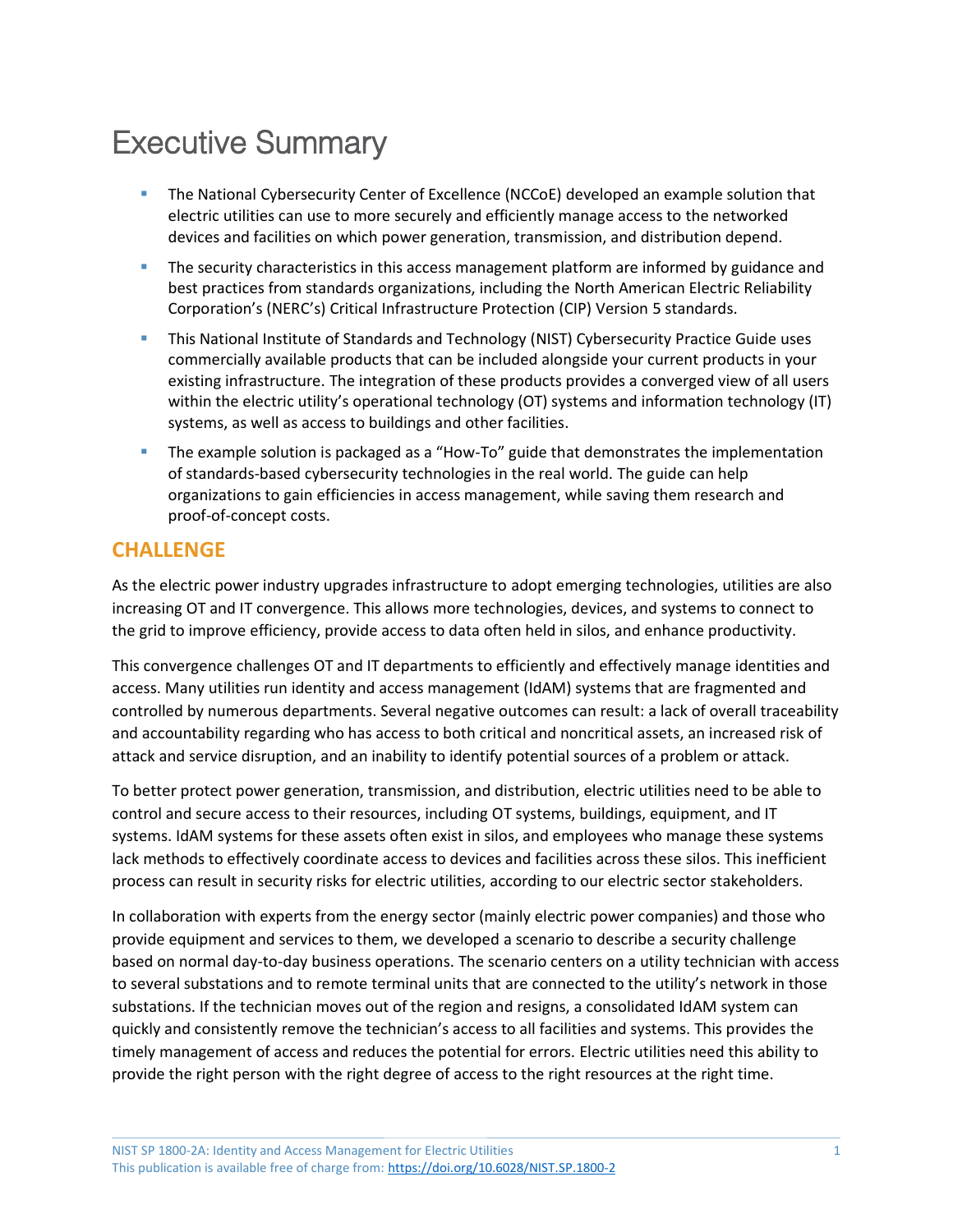#### **SOLUTION**

To help the energy sector address this challenge, we developed an example solution that electric utilities can use to more securely and efficiently manage access to the networked devices and facilities on which power generation, transmission, and distribution depend. Our solution uses commercially available products to demonstrate a converged IdAM platform, providing a comprehensive view of users across all of the entity's business and utility operations silos, and the access rights granted to those users. This platform is described in this NIST cybersecurity *Identity and Access Management* practice guide.

Electric utilities can use some or all of the guide to implement a converged IdAM system by referencing related NIST guidance and industry standards, including NERC CIP Version 5. Commercial, standardsbased products, like the ones that we used, are easily available and interoperable with commonly used IT infrastructure and investments. In our lab at the NCCoE, which is part of NIST, we built an environment that simulates an electric utility's architecture. This architecture includes the typical technology silos found in a utility (such as operational technology, IT, and physical access control systems).

The practice guide includes three versions of an end-to-end identity management solution that provides access control capabilities to reduce opportunities for cyber attack or human error. It accounts for the risks that converged control can present. In this guide, we show how an electric utility can implement a converged IdAM platform, using multiple commercially available products, to provide a comprehensive view of all users within the electric utility, across all silos, and of the access rights that they have been granted.

The guide:

- **■** maps security characteristics to guidance and best practices from NIST and other standards organizations, including NERC CIP Version 5 standards
- **•** provides a detailed example solution with capabilities that address security controls, and demonstrates a modular approach that uses different products to achieve the same results
- **EXECUTE:** includes instructions for implementers and security engineers, including examples of all of the necessary components and installation, configuration, and integration
- uses products that are readily available and interoperable with your existing IT infrastructure and investments
- can meet the needs of electric utilities of all sizes, including corporate and regional business offices, power generation plants, and substations

While the NCCoE used a suite of commercial products to address this challenge, this guide does not endorse these particular products, nor does it guarantee compliance with any regulatory initiatives. Your organization's information security experts should identify the products that will best integrate with your existing tools and IT system infrastructure. Your organization can adopt this solution or one that adheres to these guidelines in whole, or you can use this guide as a starting point for tailoring and implementing parts of a solution.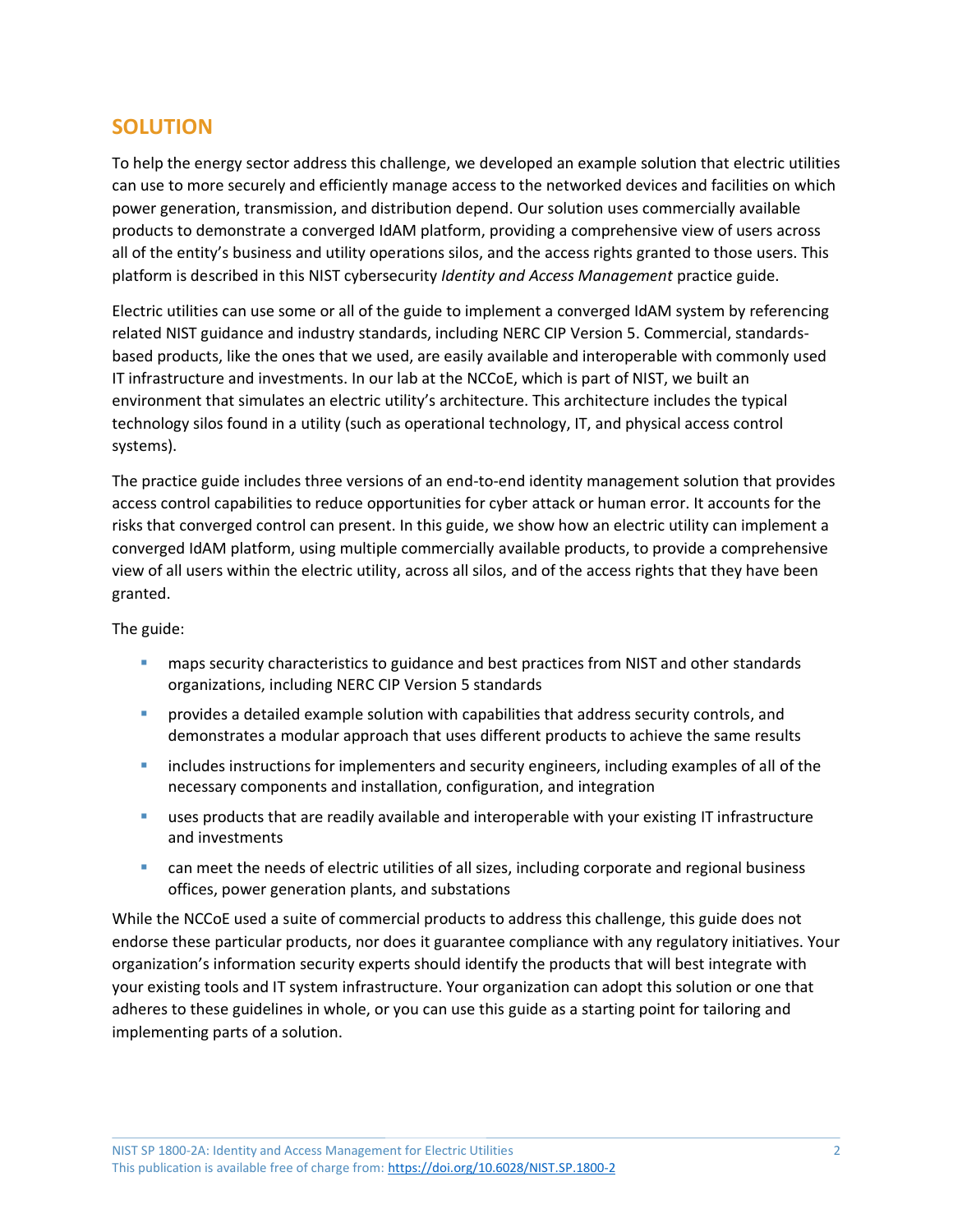#### **BENEFITS**

The NCCoE's practice guide to *Identity and Access Management for Electric Utilities* can help your organization:

- adopt products and capabilities on a component-by-component basis, or as a whole, thereby minimizing impact to the enterprise and existing infrastructure
- reduce the risk of malicious or untrained people gaining unauthorized access to critical infrastructure components and interfering with their operation, thereby lowering the overall business risk
- **EXECT** allow for rapid provisioning and de-provisioning of access from a converged platform, so that personnel can spend more time on other critical tasks
- **E** improve situational awareness: proper access and authorization can be confirmed through the use of a single, converged solution
- **E** improve the security posture by tracking and auditing access requests and other IdAM activity across all networks
- enhance the productivity of employees and speed delivery of services, and support oversight of resources

#### **SHARE YOUR FEEDBACK**

You can view or download the guide at [https://www.nccoe.nist.gov/projects/use-cases/idam.](https://www.nccoe.nist.gov/projects/use-cases/idam) Help the NCCoE make this guide better by sharing your thoughts with us as you read the guide. If you adopt this solution for your own organization, please share your experience and advice with us. We recognize that technical solutions alone will not fully enable the benefits of our solution, so we encourage organizations to share lessons learned and best practices for transforming the processes associated with implementing this guide.

To provide comments or to learn more by arranging a demonstration of this example implementation, contact the NCCoE at energy nccoe@nist.gov.

#### **TECHNOLOGY PARTNERS/COLLABORATORS**

Organizations participating in this project submitted their capabilities in response to an open call in the Federal Register for all sources of relevant security capabilities from academia and industry (vendors and integrators). The following respondents with relevant capabilities or product components (identified as "Technology Partners/Collaborators" herein) signed a Cooperative Research and Development Agreement to collaborate with NIST in a consortium to build this example solution.



Certain commercial entities, equipment, products, or materials may be identified by name or company logo or other insignia in order to acknowledge their participation in this collaboration or to describe an experimental procedure or concept adequately. Such identification is not intended to imply special